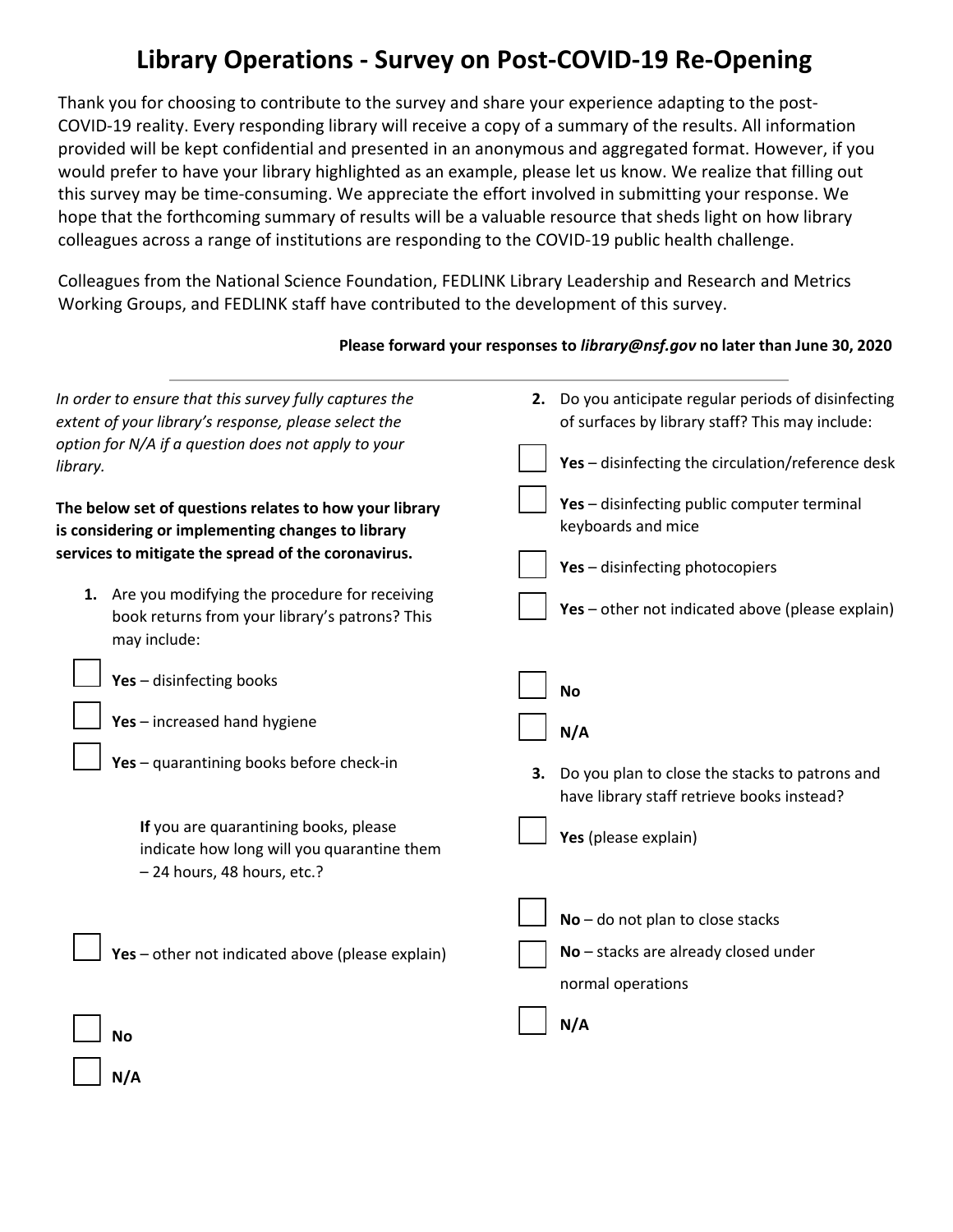|    | 4. Are you modifying the procedure for receiving<br>parcels for interlibrary loan? This may include:                                                                                                                                              | 7. | Do you anticipate initiating social distancing for<br>patrons within your library? Check all that<br>apply. This may include:                                                                                                                                                                                                              |
|----|---------------------------------------------------------------------------------------------------------------------------------------------------------------------------------------------------------------------------------------------------|----|--------------------------------------------------------------------------------------------------------------------------------------------------------------------------------------------------------------------------------------------------------------------------------------------------------------------------------------------|
|    | Yes - quarantining packages before opening<br>Yes - having the mailroom quarantine packages<br>Yes - disinfecting books<br>Yes - increased hand hygiene<br>Yes - other not indicated above (please explain)<br>No                                 |    | Yes - making changes to your library's<br>availability as a public meeting space for groups<br>Yes - withdrawing some furniture, like tables,<br>from the library space to reduce density<br>Yes - limiting the number of patrons in the<br>space at one time<br>Yes - putting markers on the floor for social<br>distancing in the stacks |
|    | N/A                                                                                                                                                                                                                                               |    | Yes - other not indicated above (please explain)                                                                                                                                                                                                                                                                                           |
| 5. | Are you providing supplies to employees,<br>patrons, and/or visitors? This may include<br>masks, gloves, face shields, or other items.<br>Yes (please explain)<br>If yes, please indicate which supplies you<br>will provide and to which groups. | 8. | <b>No</b><br>N/A<br>Do you anticipate making modifications to the<br>physical environment? This may include:<br>Yes - installing plexiglass sneeze guards around                                                                                                                                                                           |
| 6. | No<br>N/A<br>Do you plan to require masks for either patrons,<br>library staff, or visitors? Check all that apply.                                                                                                                                |    | the reference/circulation desks<br>Yes - installing a station with hand sanitizer and<br>disinfectant wipes<br>Yes - other not indicated above (please explain)                                                                                                                                                                            |
|    | $Yes - patterns$                                                                                                                                                                                                                                  |    | <b>No</b>                                                                                                                                                                                                                                                                                                                                  |
|    | $Yes - staff$                                                                                                                                                                                                                                     |    | N/A                                                                                                                                                                                                                                                                                                                                        |
|    | $Yes - visitors$<br>$No$ – none of the above                                                                                                                                                                                                      |    |                                                                                                                                                                                                                                                                                                                                            |
|    | N/A                                                                                                                                                                                                                                               |    |                                                                                                                                                                                                                                                                                                                                            |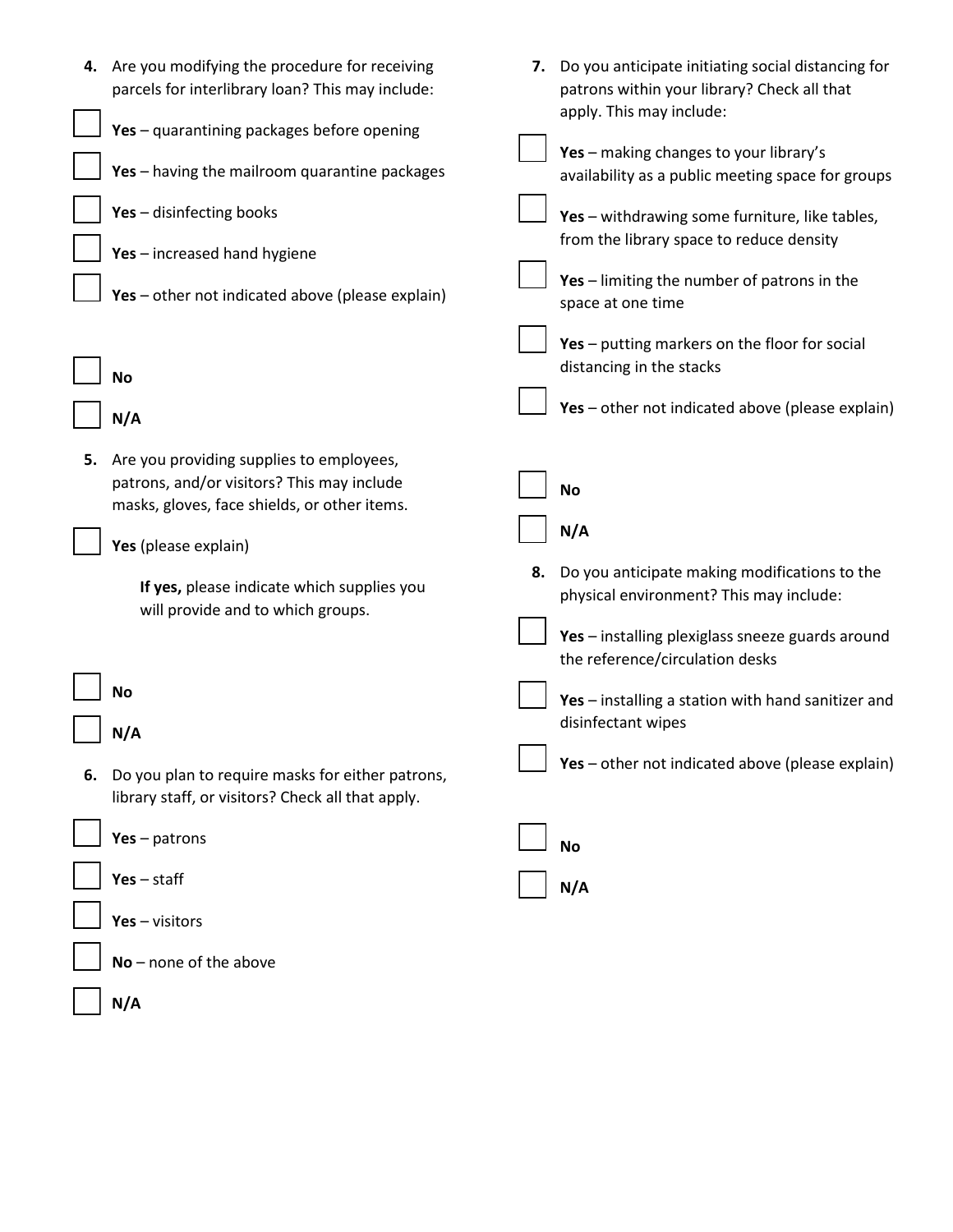| 9. | Will you institute a phased re-opening with two<br>or more phases of varying levels of mitigation<br>measures? Check all that apply. This may | 12. Has staff been invited to express their concerns<br>about returning?                                                                             |
|----|-----------------------------------------------------------------------------------------------------------------------------------------------|------------------------------------------------------------------------------------------------------------------------------------------------------|
|    | include:                                                                                                                                      | Yes (please explain)                                                                                                                                 |
|    | Yes - phased return of library staff                                                                                                          |                                                                                                                                                      |
|    | Yes - phased reopening of the reading room                                                                                                    | <b>No</b>                                                                                                                                            |
|    | Yes - phased reopening of public computer<br>terminals                                                                                        | N/A                                                                                                                                                  |
|    | Yes - phased return of visitors                                                                                                               | 13. Because your library has been successfully<br>performing operations virtually, is there a chance<br>of increased pressure to cut costs? This may |
|    | Yes - other not indicated above (please explain)                                                                                              | include:                                                                                                                                             |
|    |                                                                                                                                               | Yes - pressure to close the physical space<br>permanently                                                                                            |
|    | <b>No</b>                                                                                                                                     | Yes - pressure to reduce staff                                                                                                                       |
|    | N/A                                                                                                                                           | <b>No</b>                                                                                                                                            |
|    | 10. Do you plan to institute alternate work schedules<br>or encourage telework to minimize the<br>number of staff present in the library      | N/A                                                                                                                                                  |
|    | concurrently?                                                                                                                                 | 14. After providing services virtually, do you                                                                                                       |
|    | Yes (please explain)                                                                                                                          | anticipate your organization to require<br>more online or virtual resources?                                                                         |
|    |                                                                                                                                               | Yes - increase requirements for electronic<br>resources                                                                                              |
|    | No                                                                                                                                            | Yes - anticipate requests for more digitization                                                                                                      |
|    | N/A                                                                                                                                           | efforts                                                                                                                                              |
|    | 11. Do you plan to reduce the hours or days the<br>library is open to patrons?                                                                | Yes - we are planning other virtual services<br>(please explain)                                                                                     |
|    | Yes (please explain)                                                                                                                          | <b>No</b>                                                                                                                                            |
|    |                                                                                                                                               | N/A                                                                                                                                                  |
|    | No                                                                                                                                            |                                                                                                                                                      |
|    | N/A                                                                                                                                           |                                                                                                                                                      |